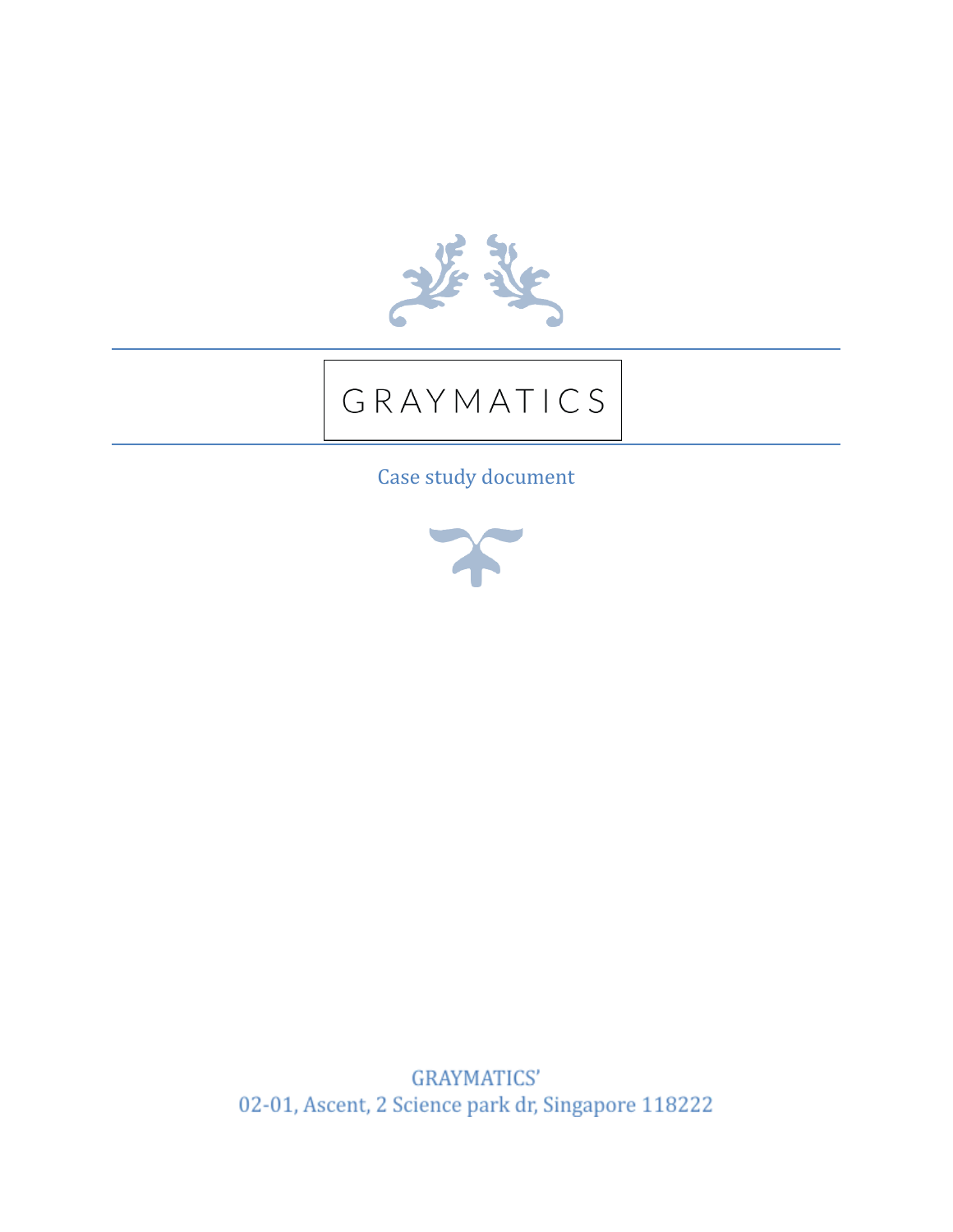#### ● **Building Management – Indoors/ campus**

- Access Management using Facial Recognition;
- Attendance Management using FR;
- Abandoned objects in lobby and corridors;
- Fire hazard alerts:
- Automobiles lingering in the lobby pick-up area;
- Detecting smoking people in non-smoking zones
- Loitering and intrusion detections
- $\bullet$  ANPR
- Vehicle counting and vehicle color
- Vehicle Over-speeding
- Spillage
- Debris/Garbage bags lying around the corridors and Parking areas
- Vehicles in No parking zone
- Identify More than 25 people on a particular spot (Some issue due to which we have a Crowd)
- Birds and Animal movement on premise
- Vehicle navigation
- Water leakages
- Identifying Staff on each floor
- People movement
- Child Safety on Amenities floor
- Man on floor (health issue)
- Rowdy Crowd scenarios
- Health of Plants and Grass
- Identifying suspicious persons / scenarios
- Type of Vehicle segregated into,
	- i. 4 wheeler/2 wheeler
	- ii. Taxi/ Private Vehicle

#### **2. Car Parking Lots**

- **●** Wrong Direction movement of Automobile
- **●** Available parking slots
- **●** Vehicle type and ANPR detection to identify wrong parking
- **●** Vehicle ANPR detection for boom-barrier access
- **●** Fire hazard detection
- **●** Abandoned object detection in parking and other areas
- **●** Vehicle congestion and vehicle heat-map areas
- **●** Vehicles coming too close to people and blind turns, and other vulnerable areas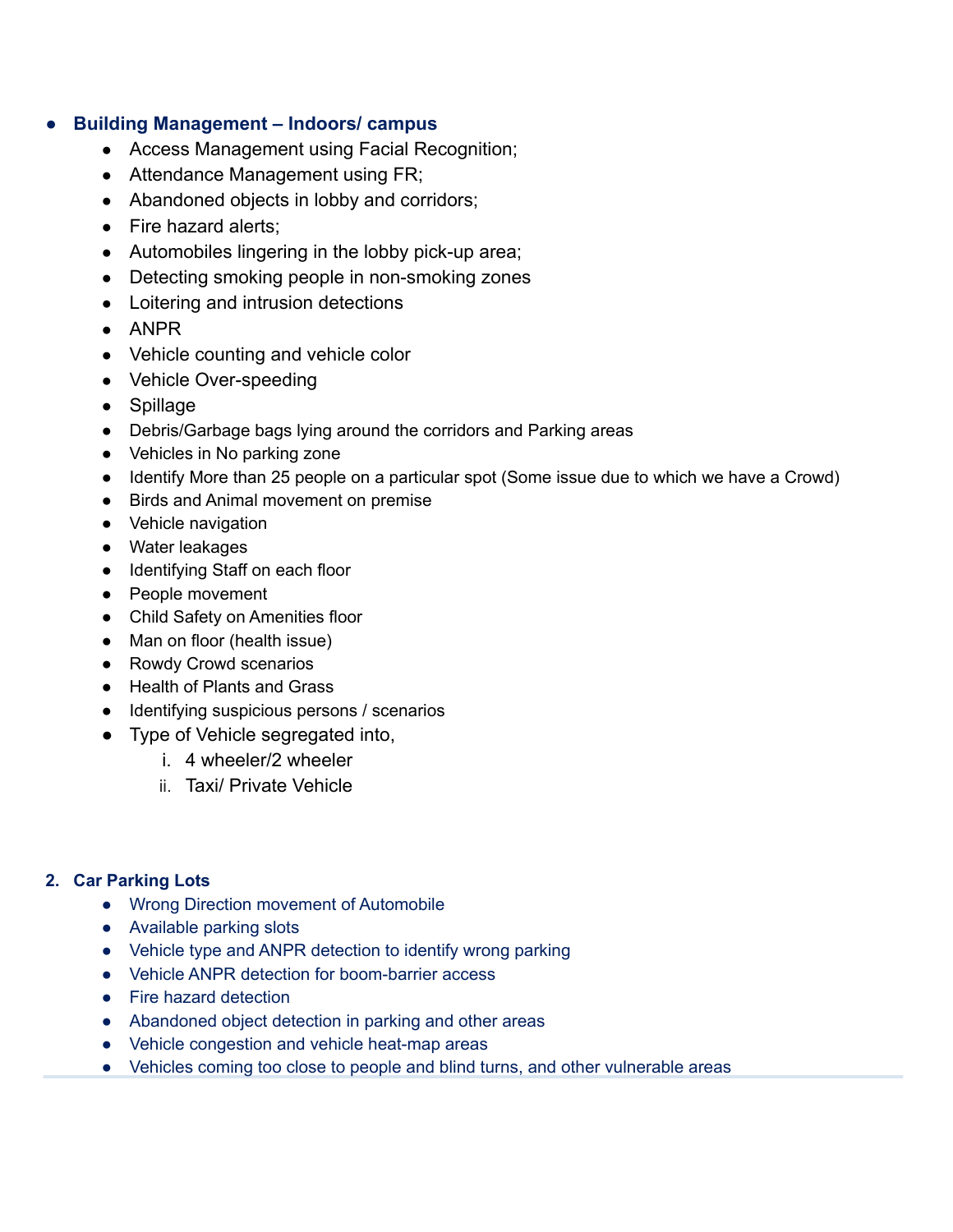## **● Elevators**

- **●** Lift misuse by renovation contractors, newspaper vendors and residents: by visual detection of a static object left unattended in order to keep the lift doors open & preventing the lifts from moving
- **●** Spillage: detecting liquid or other items (eg. litter, food, etc) on the lift floor
- **●** Lift Door not fully closed: detect if lift door is not fully closed/ opened
- **●** Leveling Problem: detect if lift floor is not aligned to outside landing when lift doors are open (assume no occlusion of landing when doors are open
- **●** Overloaded Lift: complement existing weight-based overload sensors with visual counting of the number of people in the lift (ensure count does not exceed maximum number of passengers allowed).
- **●** Low Light: detecting reduced level of lighting.
- **●** Vandalism (e.g., any behaviour that affects the internal or external appearance of the lift such as children drawing, loanshark painting etc.)
- **●** Crime (Robbery, Fights, Molestation etc.) (any conduct that is illegal under Singapore law)
- **●** People screaming/falling (e.g., people shouting for help when they are trapped in lift)
- **●** Abnormal activities (catch-all for any undesirable or unusual event/conduct that is not in this list).
- **●** Light/Lift button spoilt
- **●** Smoking
- **●** Children jumping or playing in the lift
- **●** Crowd Density Management
- **●** Detection / Counting / Estimation of people
- **●** Personal Tracking & Activity Detection without affecting privacy
- **●** Object Classification & Uncovering Intent

## ● **Airports**

- Sentiment analysis for customer experience
- Detect VIP, CIP and Loyalty Club/ Lounge member
- Recognize black-listed people
- Counting people, searching for people based on input data, sending alert if overcrowded at check-in counter
- Detect people who need special care: children, disabilities,...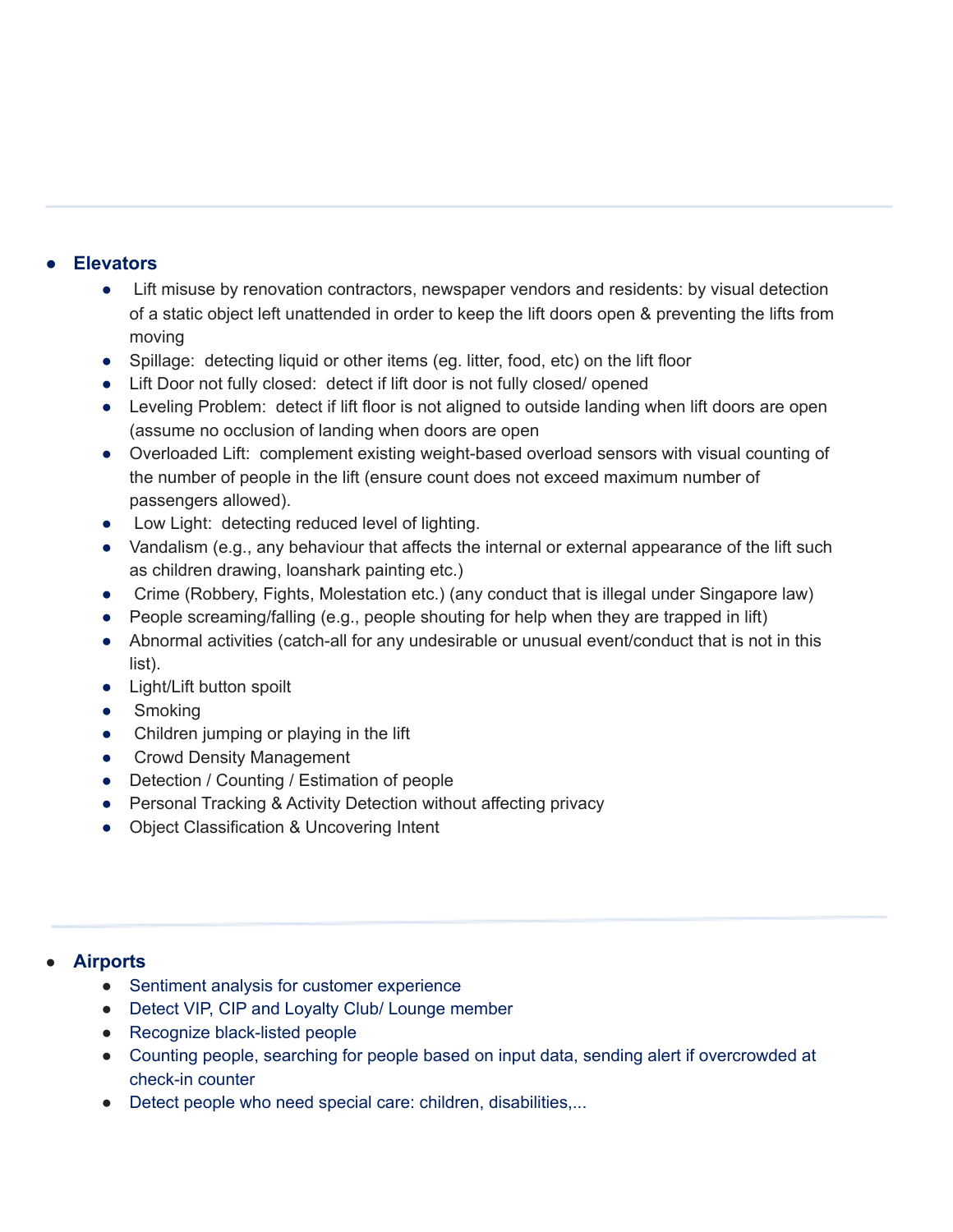- Abandoned object alerts in different parts of airport
- Abandoned bags in conveyer belt
- Retail analytics for Airport retail stores

## **● Airlines**

- **●** Track people based on uniforms/ clothing analytics;
- **●** Track vehicles, and alerts if too close to people
- **●** Same as Airport use-case when Airlines Ground staff managing airport analytics

## **● Highway Operators**

- Foreign objects on the road
- Illegal parking
- Driving anomalies
- Accident detection
- Oversized vehicles detection
- Intrusion Plaza compound
- Oversized vehicles detection
- ANPR
- **●** Vehicle Counting and Classification

# 7**. Smart City (including Smart Buildings)**

- **a.** Loitering detection
- **b.** Person climbing barricade
- **c.** Person collapsing
- **d.** Detection and Recognize the pattern of demonstration and conflicts in crowd
- **e.** Person/Face recognition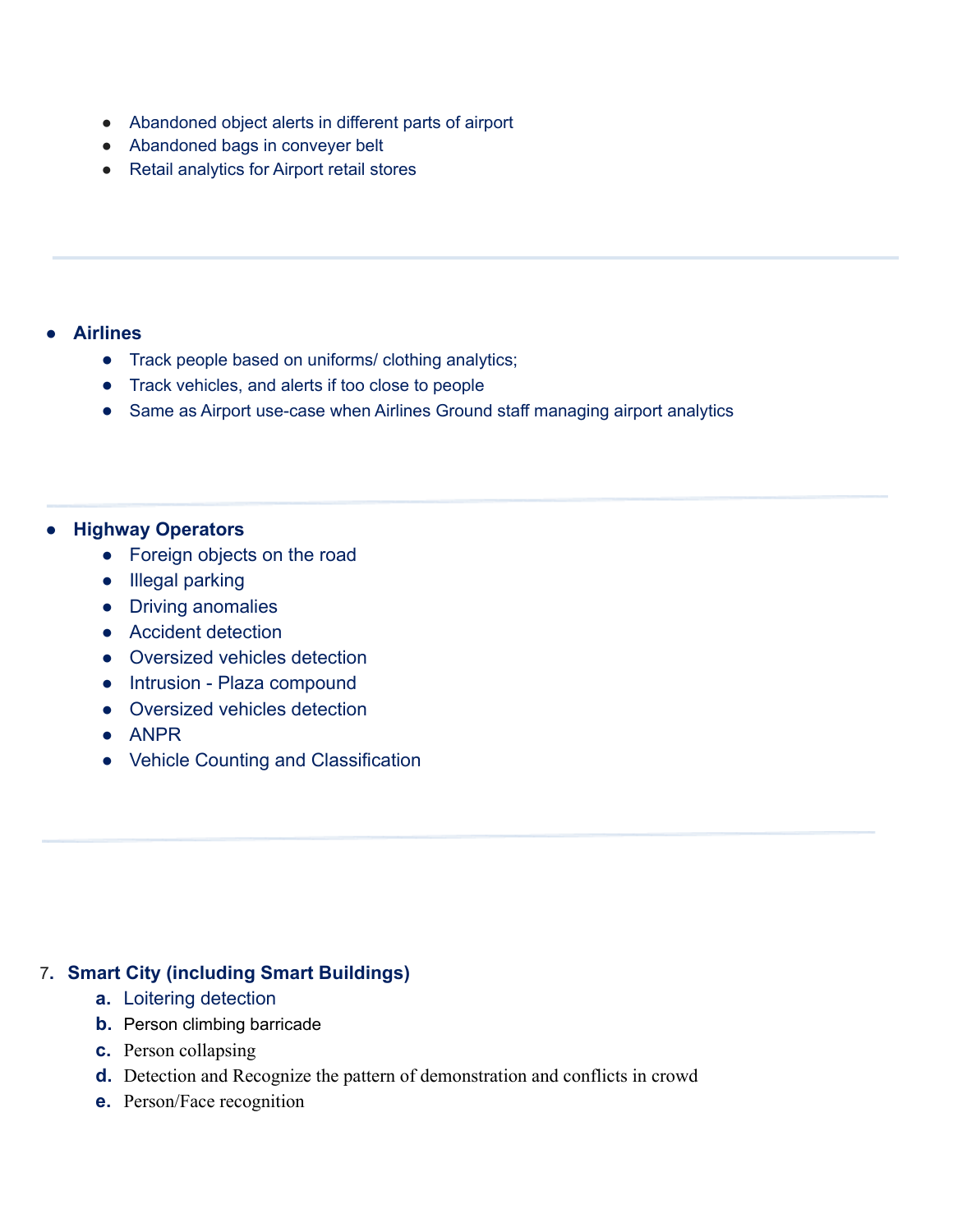- **f.** Detection and classification of human, animal and vehicle
- **g.** Gesture recognition: Identification through gesture change
- **h.** Parking violation
- **i.** Behavioral Biometry: Identification through multiple behavior
- **j.** Speeding vehicle
- **k.** Accident detection
- l. 'Vehicle of interest' tracking by color, speed, number plate
- m. Helmet detection on two wheeler
- n. Unwanted/ banned vehicle detection
- o. Wrong way or illegal turn detection
- p. Debris and Garbage detection
- q. Garbage bin, cleaned or not
- r. Identification of Garbage carrying tractor trailers which are not closed/covered as per municipal standard
- s. Litter detection
- t. Tracking of garbage truck movement and Quantity of garbage dumped at dumpsite
- u. Garbage Truck detector needs to be integrated with ANPR for tracking
- v. Intrusion Detection Detect intrusion
- w. Graffiti and Vandalism detection, Defacing/Destroying the public property and street furniture
- x. People tracking
- y. Fire detection at minimum 50 plus high risk locations.
- z. Abandoned Object
- aa.Object Removal: To triggers an alarm if the object is removed from user-defined zone
- bb.Identification of vehicles carrying the construction materials and building demolish materials
- cc. Auto Tracker: To detect and track movement in the field of view
- dd.Adaptive Motion Detection: To detect and track object that enter a scene and then triggers an alarm when the object enter a user-defined zone
- ee.Combination of Loitering and Intrusion
- ff. Camera Sabotage: Triggers an alarm if the lens is obstructed by spray paint, a cloth or a lens cap
- gg.Directional Motion: Generates an alarm in a high traffic area when a person or object moves in a specified direction

# **8.Manufacturing**

● Count of number of people in the specified area and detecting if there area is overcrowded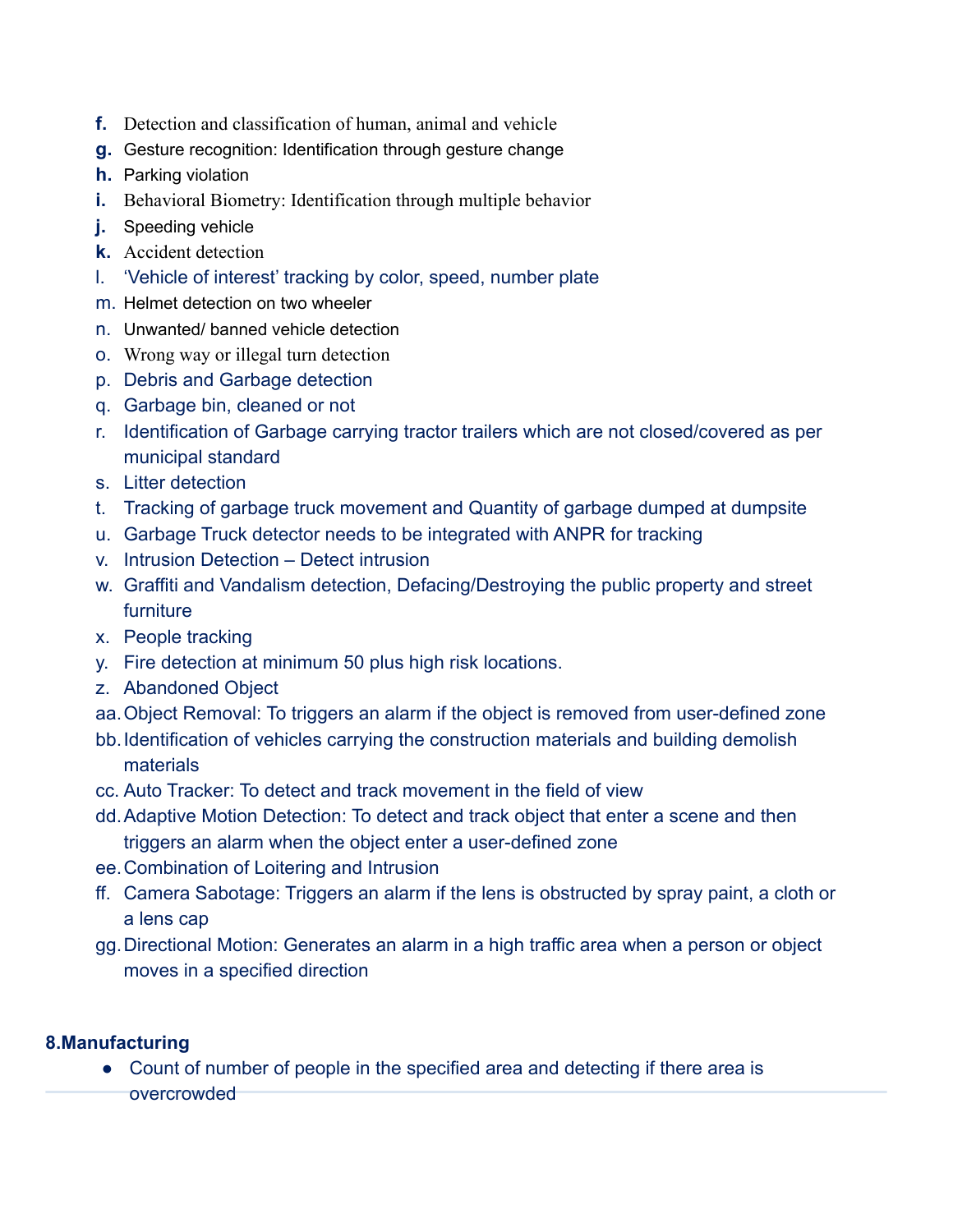- Geo-fencing: People should not be entering the area marked in blue box for safety and security reasons.
- Slot filled and empty- Count the filled and the empty slots in the tray
- PPE monitoring: compliance to personal protective equipment

## **9.Retail**

- Capture and provide video analytics of customer facial & body expressions in front of the displays in the showroom
- Data points such as time spent in front of display, number of customers in front of display to provide prediction of demand (which will be used to tied back to their warehouse stocking)

## ● **For Teller**:

Manage working time in stores The attitude with customer: Not sad, angry,… Working behavior: Wearing uniform and staff card, don't sleep in table, giving objects to customer by 2 hands, …. Always available in desk when having customer waiting in queue

## **● For Customer:**

Screen Count Analysis Density heat map Demography insights: Age, gender In Store Dwell Time Analysis Emotion: happy, sad, neutral,… Facial recognition: staff, VIP customer

## **● For Store**

Identify the proper arrangement of the furniture in store: Control of the arrangement of tables, chairs, flower vase, demo device,… according to the correct position.

# **10. Logistics & Warehouses**

- **●** Defect detection and classification in the containers;
- **●** Entry/ exit from Carpark of Lorry with Type and Lorry Number
- **●** Classify vehicle type and number of containers for each prime mover and trace container number from top.